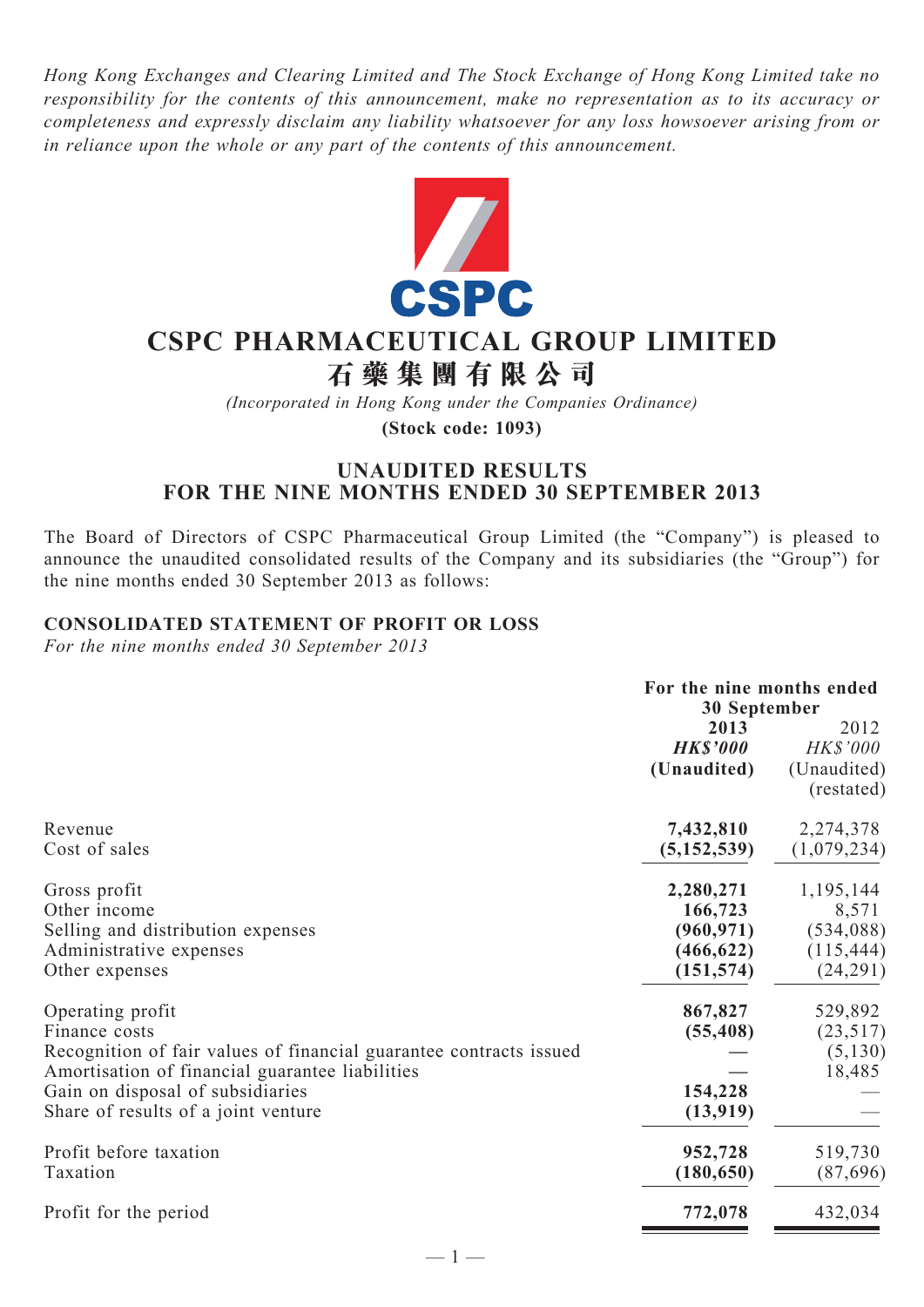|                                                    | For the nine months ended<br>30 September |                           |  |
|----------------------------------------------------|-------------------------------------------|---------------------------|--|
|                                                    | 2013<br><b>HK\$'000</b>                   | 2012<br><b>HK\$'000</b>   |  |
|                                                    | (Unaudited)                               | (Unaudited)<br>(restated) |  |
| Profit for the period attributable to:             |                                           |                           |  |
| Owners of the Company<br>Non-controlling interests | 759,131<br>12,947                         | 429,440<br>2,594          |  |
|                                                    | 772,078                                   | 432,034                   |  |
|                                                    | <b>HK</b> cents                           | HK cents                  |  |
| Earnings per share<br><b>Basic</b>                 | 13.67                                     | 35.92                     |  |
| Diluted                                            | 12.93                                     | 9.95                      |  |

#### **Notes:**

#### **1. Basis of Preparation and Principal Accounting Policies**

On 29 October 2012, the Company completed the acquisition of 100% of the issued share capital of Robust Sun Holdings Limited ("Robust Sun") (the "Acquisition"). As described in the Company's consolidated financial statements for the year ended 31 December 2012, the Acquisition was accounted for as a reverse acquisition under Hong Kong Financial Reporting Standard 3 "Business Combination". For accounting purpose, Robust Sun and its subsidiaries (the "Robust Sun Group") were the accounting acquirer, and the Company and its subsidiaries immediately prior to the Acquisition (the "CPG Group") (the accounting acquiree) were deemed to have been acquired by the Robust Sun Group.

The consolidated financial statements for the year ended 31 December 2012 were prepared as a continuation of the Robust Sun Group. Accordingly, the comparative information presented in the consolidated statement of profit or loss in respect of the nine months ended 30 September 2012 have been restated to present those of the Robust Sun Group rather than those of the CPG Group.

The accounting policies and methods of computation used in the consolidated statement of profit or loss for the nine months ended 30 September 2013 are the same as those followed in the preparation of the Group's interim financial statements for the six months ended 30 June 2013.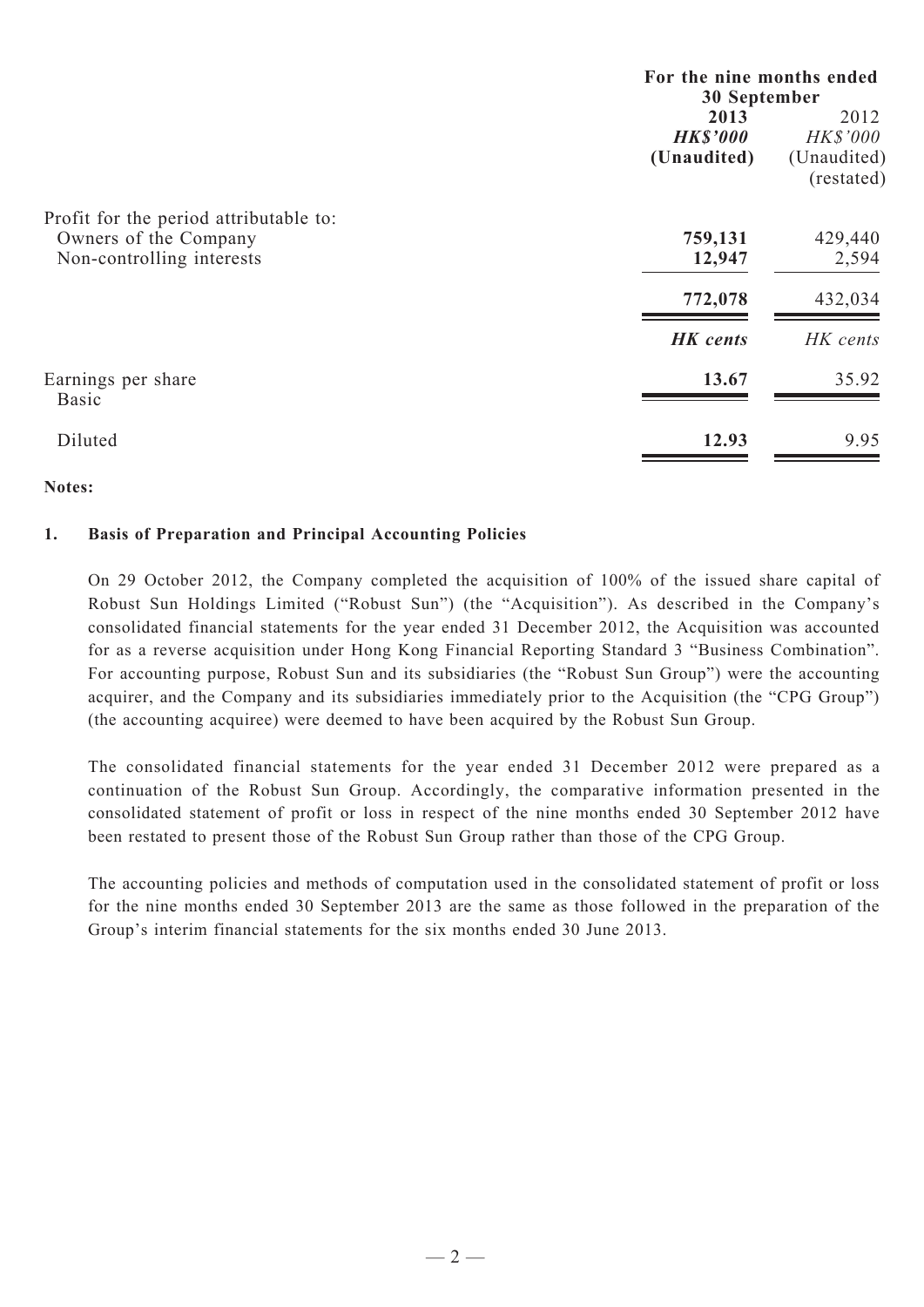|                                                                        | For the nine months ended |                 |  |
|------------------------------------------------------------------------|---------------------------|-----------------|--|
|                                                                        | 30 September              |                 |  |
|                                                                        | 2013                      | 2012            |  |
|                                                                        | <b>HK\$'000</b>           | <b>HK\$'000</b> |  |
|                                                                        | (Unaudited)               | (Unaudited)     |  |
|                                                                        |                           | (restated)      |  |
| Profit before taxation has been arrived at after charging (crediting): |                           |                 |  |
| Amortisation of other intangible assets (included in cost of sales)    | 7,155                     | 354             |  |
| Amortisation of prepaid lease payments                                 | 10,544                    | 2,511           |  |
| Depreciation of property, plant and equipment                          | 493,992                   | 54,273          |  |
| Share-based payment expense (included in administrative expenses)      | 82,515                    |                 |  |
| Research and development expense (included in other expenses)          | 138,756                   | 23,681          |  |
| Government grant income (included in other income)                     | (136, 470)                | (1, 104)        |  |

*Note:* Cost of inventories recognised as an expense approximated cost of sales as shown in the consolidated statement of profit or loss for the nine months ended 30 September 2013 and 2012.

#### **3. Earnings Per Share**

The calculation of the basic and diluted earnings per share attributable to the owners of the Company is based on the following data:

| For the nine months ended |  |  |  |  |  |
|---------------------------|--|--|--|--|--|
| 30 September              |  |  |  |  |  |
| 2012                      |  |  |  |  |  |
| <i>HK\$'000</i>           |  |  |  |  |  |
| (Unaudited)               |  |  |  |  |  |
| (restated)                |  |  |  |  |  |
|                           |  |  |  |  |  |

#### **Earnings**

| 759,131<br>Earnings for the purposes of basic and diluted earnings per share | 429,440 |
|------------------------------------------------------------------------------|---------|
|------------------------------------------------------------------------------|---------|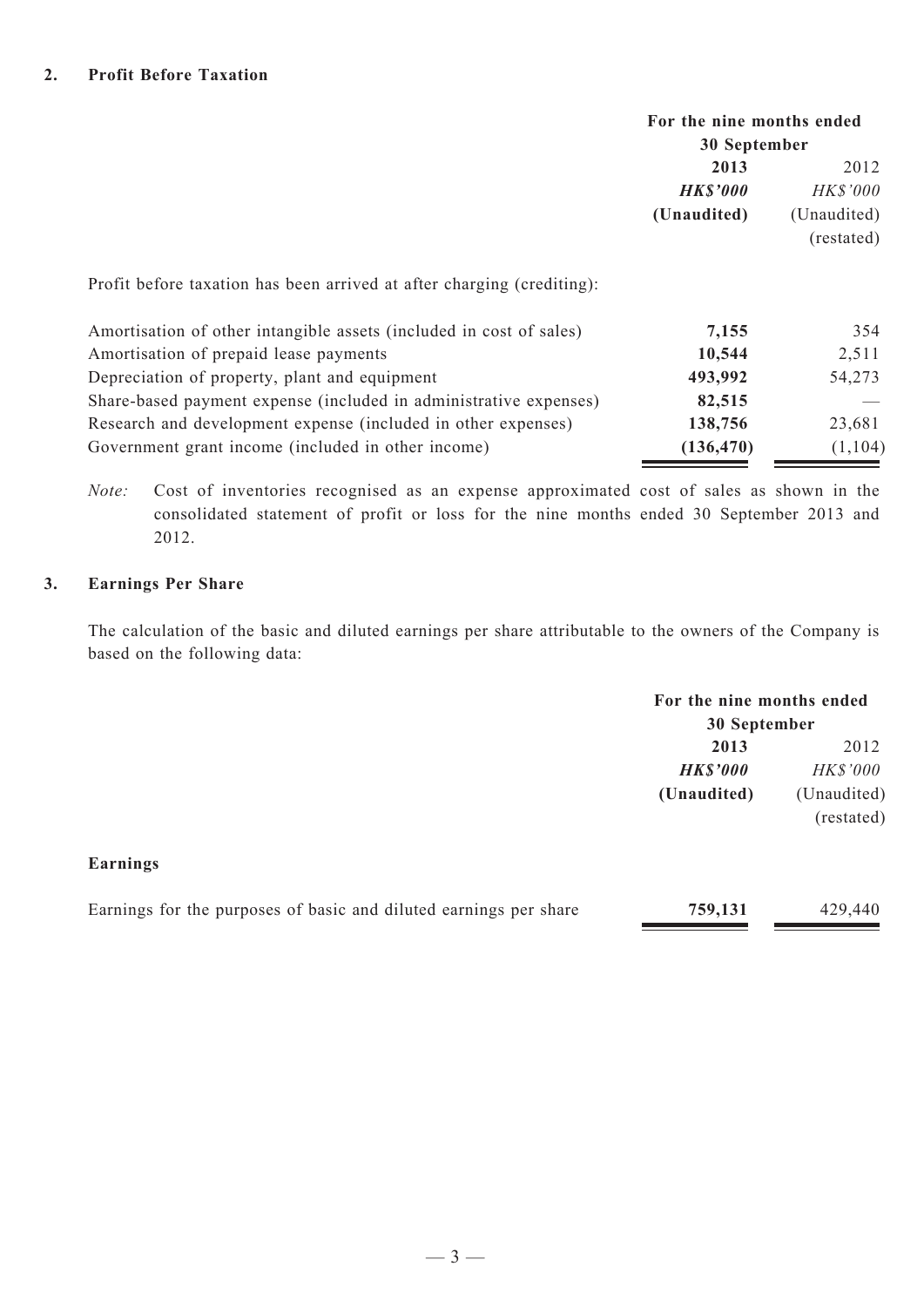|                                                                                           | For the nine months ended<br>30 September |                           |  |
|-------------------------------------------------------------------------------------------|-------------------------------------------|---------------------------|--|
|                                                                                           | 2013                                      | 2012                      |  |
|                                                                                           | 2000                                      | '000                      |  |
|                                                                                           | (Unaudited)                               | (Unaudited)<br>(restated) |  |
| <b>Number of shares</b>                                                                   |                                           |                           |  |
| Weighted average number of ordinary shares for the purpose<br>of basic earnings per share | 5,554,041                                 | 1,195,655                 |  |
| Effect of dilutive potential ordinary shares:                                             |                                           |                           |  |
| Tranche I Convertible Bonds as if converted (Note)                                        |                                           | 2,808,107                 |  |
| Tranche II Convertible Bonds as if converted (Note)                                       | 315,759                                   | 312,012                   |  |
| Weighted average number of ordinary shares for the purpose of                             |                                           |                           |  |
| diluted earnings per share                                                                | 5,869,800                                 | 4,315,774                 |  |

*Note:* On 29 October 2012, the Company issued two tranches of Convertible Bonds with principal amount of US\$774,029,472.70 (equivalent to HK\$6,037,429,887.06) ("Tranche I Convertible Bonds") and US\$86,003,274.70 (equivalent to HK\$670,825,542.66) ("Tranche II Convertible Bonds") upon completion of the Acquisition. Details of the Convertible Bonds are set out in the Company's consolidated financial statements for the year ended 31 December 2012.

In accordance with the terms and conditions of the Convertible Bonds, the conversion price of the Convertible Bonds was adjusted from HK\$2.15 per share to HK\$2.0855 per share since 17 June 2013.

During the nine months ended 30 September 2012, the weighted average numbers of ordinary shares for the purpose of calculating basic earnings per share have been retrospectively adjusted for the effects of the recapitalisation that occurs in the reverse acquisition as detailed in note 1 and reflect the weighted average number of shares of the Company deemed to be outstanding for the period from 1 January 2012 to the acquisition date of the reverse acquisition based on the exchange ratio established in the Acquisition.

The Tranche I Convertible Bonds share similar characteristics of ordinary shares of the Company and accordingly treated as outstanding and included in the 2013 calculation of basic earnings per share from the date when all necessary conditions are satisfied (i.e. the downward adjustment depending on the financial performance of the Robust Sun Group for the year ended 31 December 2012 was fixed on 1 January 2013).

The computation of diluted earnings per share in 2013 does not assume the exercise of the Company's share options because the assumed exercise price of those options was higher than the average market price for shares from the date of grant of the options to end of the reporting period.

#### **4. Dividend**

The board of directors does not declare the payment of an interim dividend for the nine months ended 30 September 2013 (2012: Nil).

#### **5. Review of Results**

The financial data for the nine months ended 30 September 2013 is based on the internal records and management accounts of the Group and has not been reviewed or audited by the external auditor of the Company.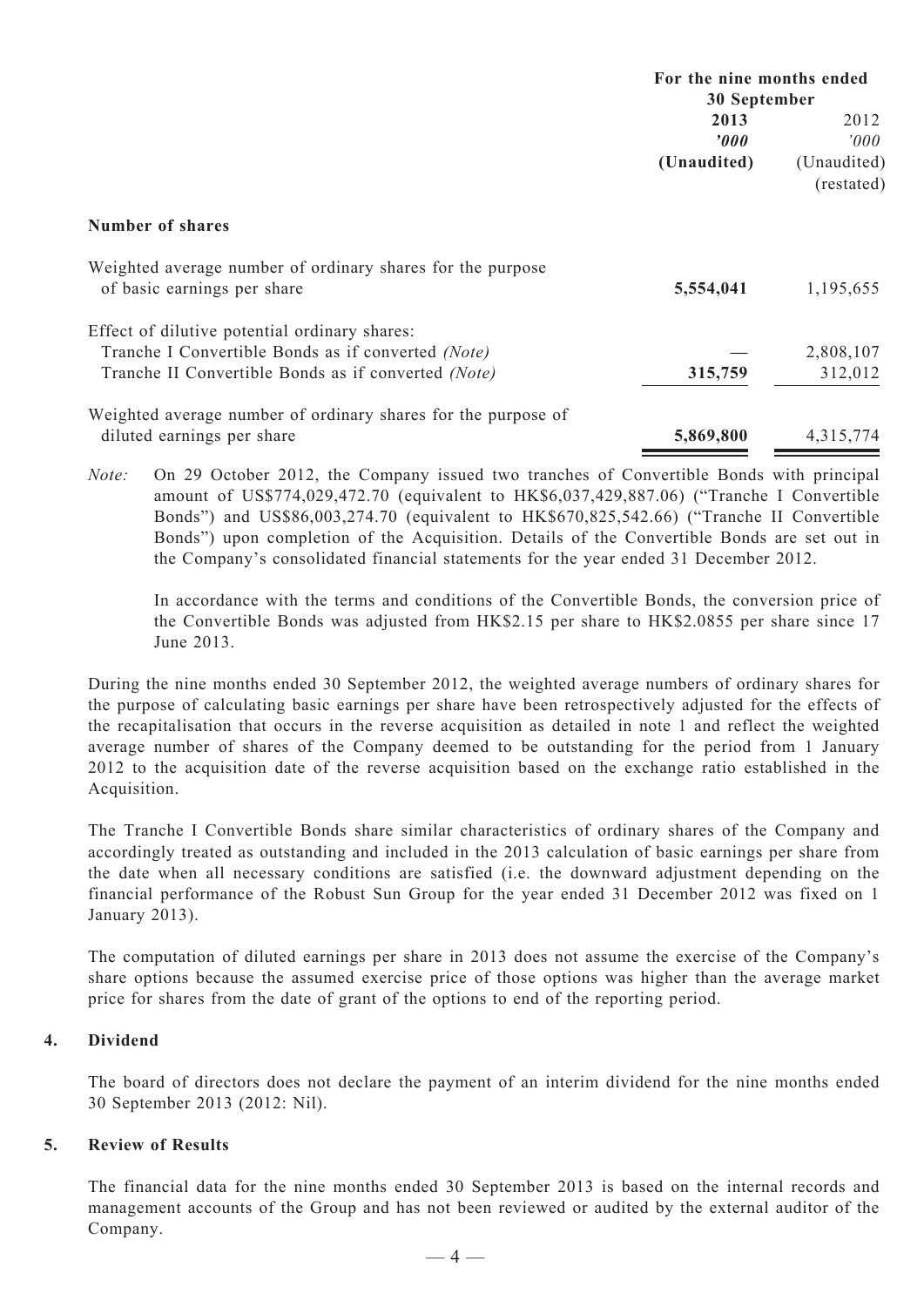#### **SEGMENT INFORMATION**

The Group's reportable and operating segments for financial reporting purposes are as follows:

- (a) Finished Drugs
- (b) Caffeine and others (bulk drugs)
- (c) Vitamin C (bulk drugs)
- (d) Antibiotics (intermediates and bulk drugs)

All reportable segments are engaged in the manufacture and sales of pharmaceutical products.

## **Segment revenues and results**

The following is an analysis of the Group's revenue and results by reportable and operating segment.

## *For the nine months ended 30 September 2013 (Unaudited)*

|                        | Finished<br><b>Drugs</b><br><b>HKS'000</b> | Caffeine<br>and others<br><b>HK\$'000</b> | Vitamin C<br><b>HKS'000</b> | <b>Antibiotics</b><br><b>HK\$'000</b> | <b>Total</b><br><b>HKS'000</b> | <b>Eliminations</b><br><b>HKS'000</b> | Consolidated<br><b>HK\$'000</b> |
|------------------------|--------------------------------------------|-------------------------------------------|-----------------------------|---------------------------------------|--------------------------------|---------------------------------------|---------------------------------|
| <b>SEGMENT REVENUE</b> |                                            |                                           |                             |                                       |                                |                                       |                                 |
| External sales         | 4,375,487                                  | 480,710                                   | 829,122                     | 1,747,491                             | 7,432,810                      |                                       | 7,432,810                       |
| Inter-segment sales    |                                            | 3,919                                     | 2,706                       | 95,832                                | 102,457                        | (102, 457)                            |                                 |
| <b>TOTAL REVENUE</b>   | 4,375,487                                  | 484,629                                   | 831,828                     | 1,843,323                             | 7,535,267                      | (102, 457)                            | 7,432,810                       |

Inter-segment sales are charged at prevailing market rates.

| <b>SEGMENT PROFIT (LOSS)</b>     | 953,864 | 119,184 | (106, 296) | 37,916 | 1,004,668  |
|----------------------------------|---------|---------|------------|--------|------------|
| Unallocated income               |         |         |            |        | 4,179      |
| Unallocated expenses             |         |         |            |        | (141, 020) |
| Operating profit                 |         |         |            |        | 867,827    |
| Finance costs                    |         |         |            |        | (55, 408)  |
| Gain on disposal of subsidiaries |         |         |            |        | 154,228    |
| Share of results of              |         |         |            |        |            |
| a joint venture                  |         |         |            |        | (13,919)   |
| Profit before taxation           |         |         |            |        | 952,728    |

 $-5-$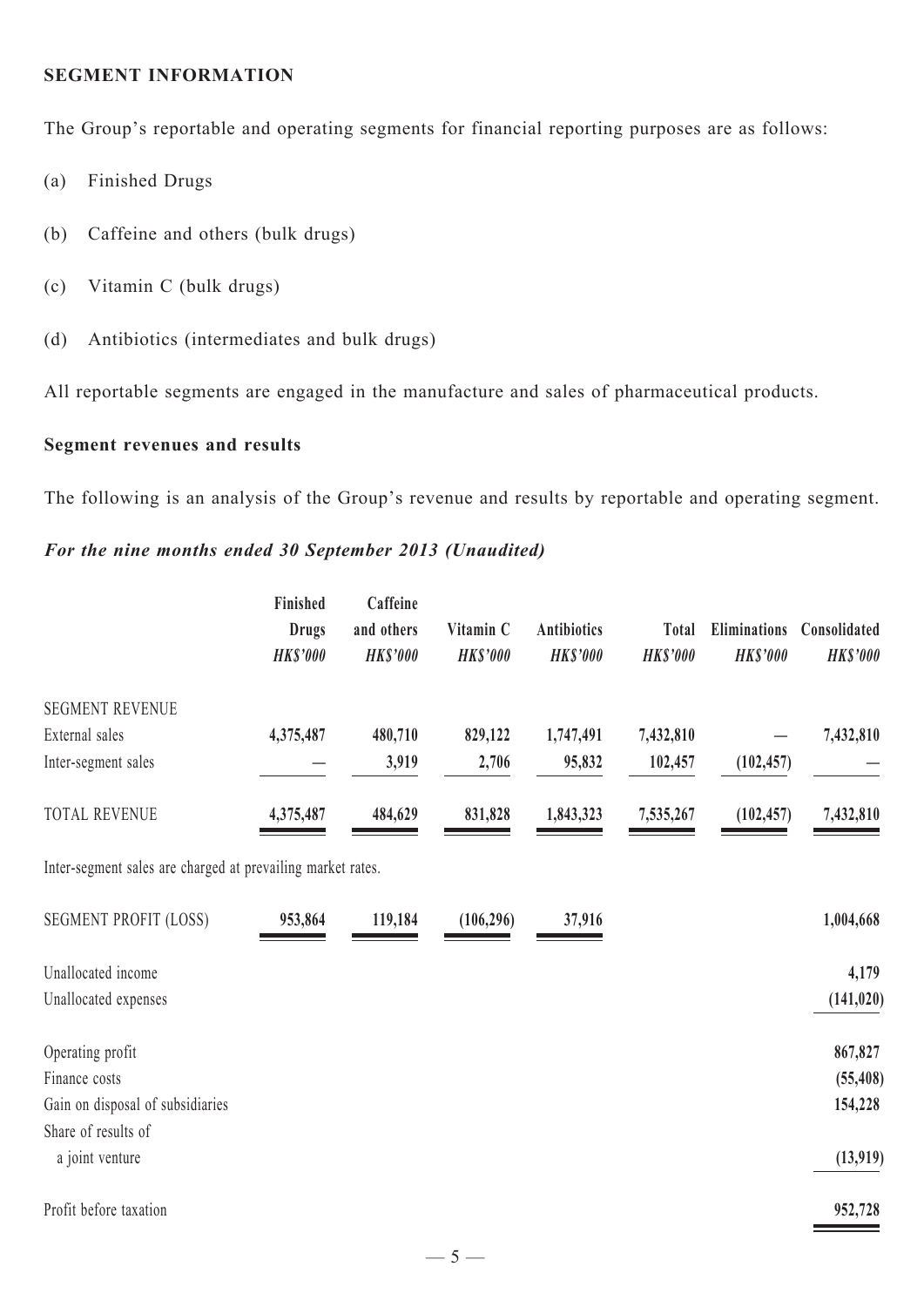## *For the nine months ended 30 September 2012 (Unaudited) (restated)*

|                                                                       | Finished  | Caffeine   |           |              |              |
|-----------------------------------------------------------------------|-----------|------------|-----------|--------------|--------------|
|                                                                       | Drugs     | and others | Total     | Eliminations | Consolidated |
|                                                                       | HK\$'000  | HK\$'000   | HK\$'000  | HK\$'000     | HK\$'000     |
| <b>SEGMENT REVENUE</b>                                                |           |            |           |              |              |
| External sales                                                        | 1,729,588 | 544,790    | 2,274,378 |              | 2,274,378    |
| Inter-segment sales                                                   |           | 2,081      | 2,081     | (2,081)      |              |
| <b>TOTAL REVENUE</b>                                                  | 1,729,588 | 546,871    | 2,276,459 | (2,081)      | 2,274,378    |
| Inter-segment sales are charged at prevailing market rates.           |           |            |           |              |              |
| <b>SEGMENT PROFIT</b>                                                 | 465,595   | 63,180     |           |              | 528,775      |
| Unallocated income                                                    |           |            |           |              | 5,472        |
| Unallocated expenses                                                  |           |            |           |              | (4,355)      |
| Operating profit                                                      |           |            |           |              | 529,892      |
| Finance costs                                                         |           |            |           |              | (23, 517)    |
| Recognition of fair values of financial<br>guarantee contracts issued |           |            |           |              | (5, 130)     |
| Amortisation of financial                                             |           |            |           |              |              |
| guarantee liabilities                                                 |           |            |           |              | 18,485       |
| Profit before taxation                                                |           |            |           |              | 519,730      |

Segment profit (loss) represents the profit (loss) generated by each segment without allocation of interest income, finance costs, central administrative expenses, share of results of a joint venture, gain on disposal of subsidiaries, recognition of fair values of financial guarantee contracts issued and amortization of financial guarantee liabilities. This is the measure reported to the chief operating decision maker for the purposes of resource allocation and performance assessment.

## **BUSINESS REVIEW**

For the period under review, the Group recorded a sales revenue of HK\$7,433 million and a profit attributable to shareholders of HK\$759 million.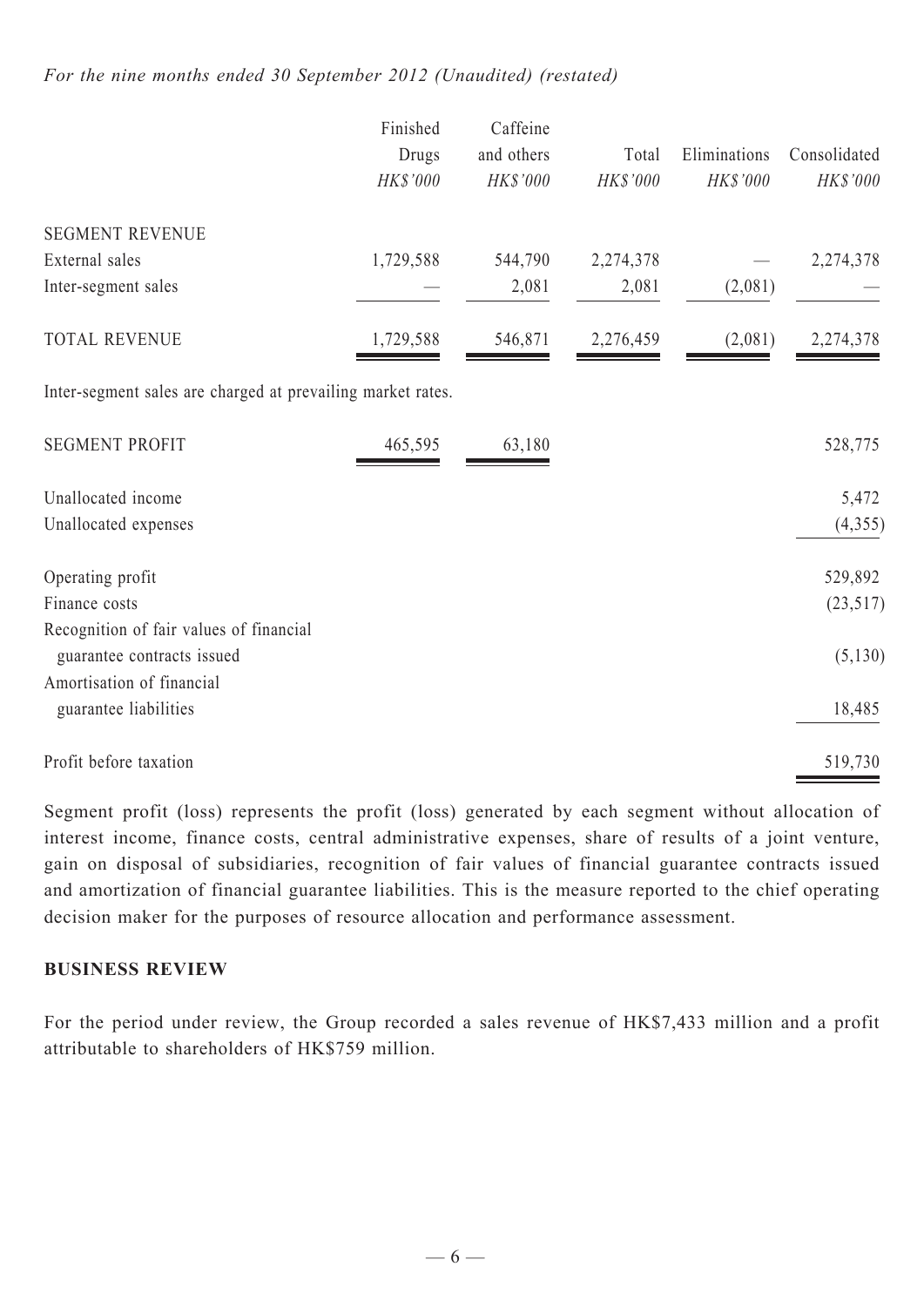## **Finished Drugs**

During the period, the innovative drug business maintained strong growth momentum, with a further expansion of market share and a higher presence in the high-end market. Sales revenue of the innovative drug business was HK\$1,367 million during the period, an increase of 50% over the same period of last year.

#### **"NBP"**

"NBP" is a Class I new drug in China and also a patent-protected exclusive product. The drug is mainly used for the treatment of acute ischemic stroke. During the period, sales revenue of "NBP" soft capsule increased by 37% over the same period of last year; whereas sales revenue of "NBP" injection increased by 98% over the same period of last year.

## **"Oulaining"**

"Oulaining" is mainly used for the treatment of mild to moderate memory and mental impairment resulting from vascular dementia, senile dementia and brain trauma. During the period, sales revenue of "Oulaining" lyophilized powder injection increased by 41% over the same period of last year; whereas sales revenue of "Oulaining" capsule increased by 33% over the same period of last year.

## **"Xuanning"**

"Xuanning" is an exclusive product in China and is mainly used for the treatment of hypertension. Sales revenue during the period increased by 46% over the same period of last year.

#### **"Duomeisu" and "Jinyouli"**

The Group's oncology innovative drug series took shape, comprising two major oncology drugs (i.e. "Duomeisu" and "Jinyouli") currently. "Duomeisu" (Doxorubicin hydrochloride liposome injection) is a new antracycline and also a first-line chemotherapeutic medicine. The drug is mainly used for the treatment of lymphoma, multiple myeloma, ovarian cancer and breast cancer. "Jinyouli" (PEGrhG-CSF injection) is the first long-acting growth factor drug in China and is used for the prevention of leucopenia and infection induced by chemotherapy. These two products are currently at the market introduction stage. In addition, the Group is in the process of developing several oncology drugs. Among those products, imatinib mesylate tablet and bortezomib injection have applied for production approvals.

The other finished drugs of the Group also maintained stable growth during the period.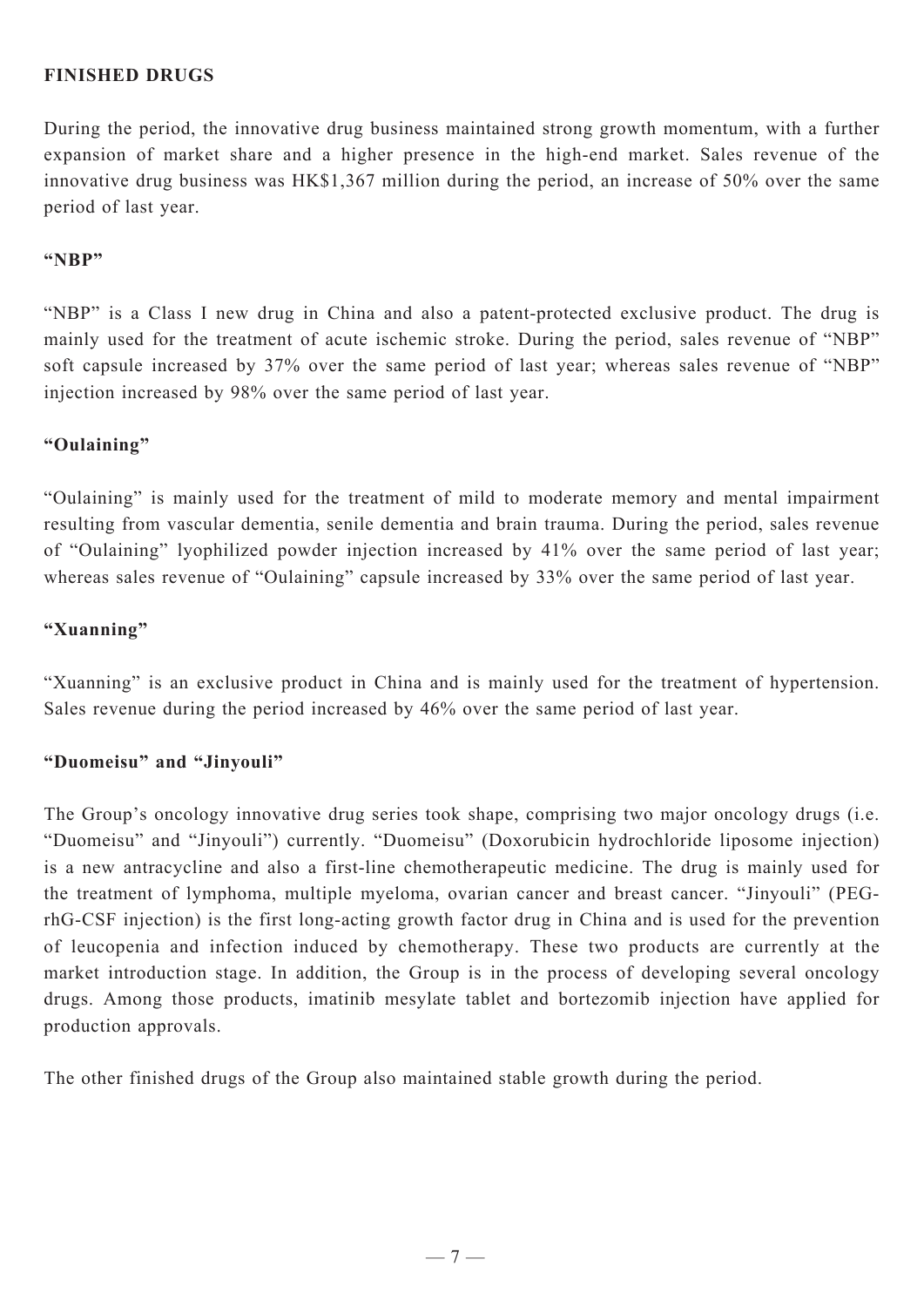## **Bulk Drugs**

During the period, the market environment for the vitamin C business remained weak with overcapacity persisting. The performance of the antibiotics business was relatively stable. Through technological upgrades and production costs control, this business has realized a turnaround during the period. The caffeine business remained stable and achieved a better performance during the period compared to the same period of the last year due to increased product prices and lower production costs.

## **Research and Development**

Research and development is one of the important development strategies of the Group. Currently, the Group has approximately 167 products under research and development, with a focus on the areas of anti-infective, cardio-cerebrovascular, diabetes, neurology and oncology. Among those products, 12 are Class I new drugs and 37 are Class III new drugs.

In addition, the Group also proactively facilitates the globalization of products and cooperation and exchange with overseas companies. During the period, the Group has submitted the Investigational New Drug ("IND") Application for butylphthalide soft capsules to the U.S. FDA, which will undergo phase II human clinical trials upon approval, and the Abbreviated New Drug Application ("ANDA") for several products to the U.S. FDA.

During the period, ertapenem injection and flucloxacillin sodium injection (both Class III new drugs) have received approvals issued by the China Food and Drug Administration. On the other hand, the Group has applied Phase II and III human clinical trials for rE4 (Class I new drug, diabetes drug) and mitoxantrone hydrochloride liposome injection (patented oncology drug). Currently, ANDA approved products of the Group include tramadol hydrochloride tablets, metformin hydrochloride sustained-release tablets and donepezil hydrochloride tablets.

## **SETTLEMENTS IN THE VITAMIN C ANTITRUST LITIGATION**

As disclosed in the 2012 annual report, the Company, CSPC Weisheng Pharmaceutical (Shijiazhuang) Co, Ltd. ("Weisheng", a wholly owned subsidiary of the Company) and the plaintiffs in the direct purchaser action entered into a settlement agreement for US\$22.5 million on 15 March 2013 to fully and finally resolve all the claims in the direct purchaser action. On 16 October 2013, the Court granted final approval of the settlement.